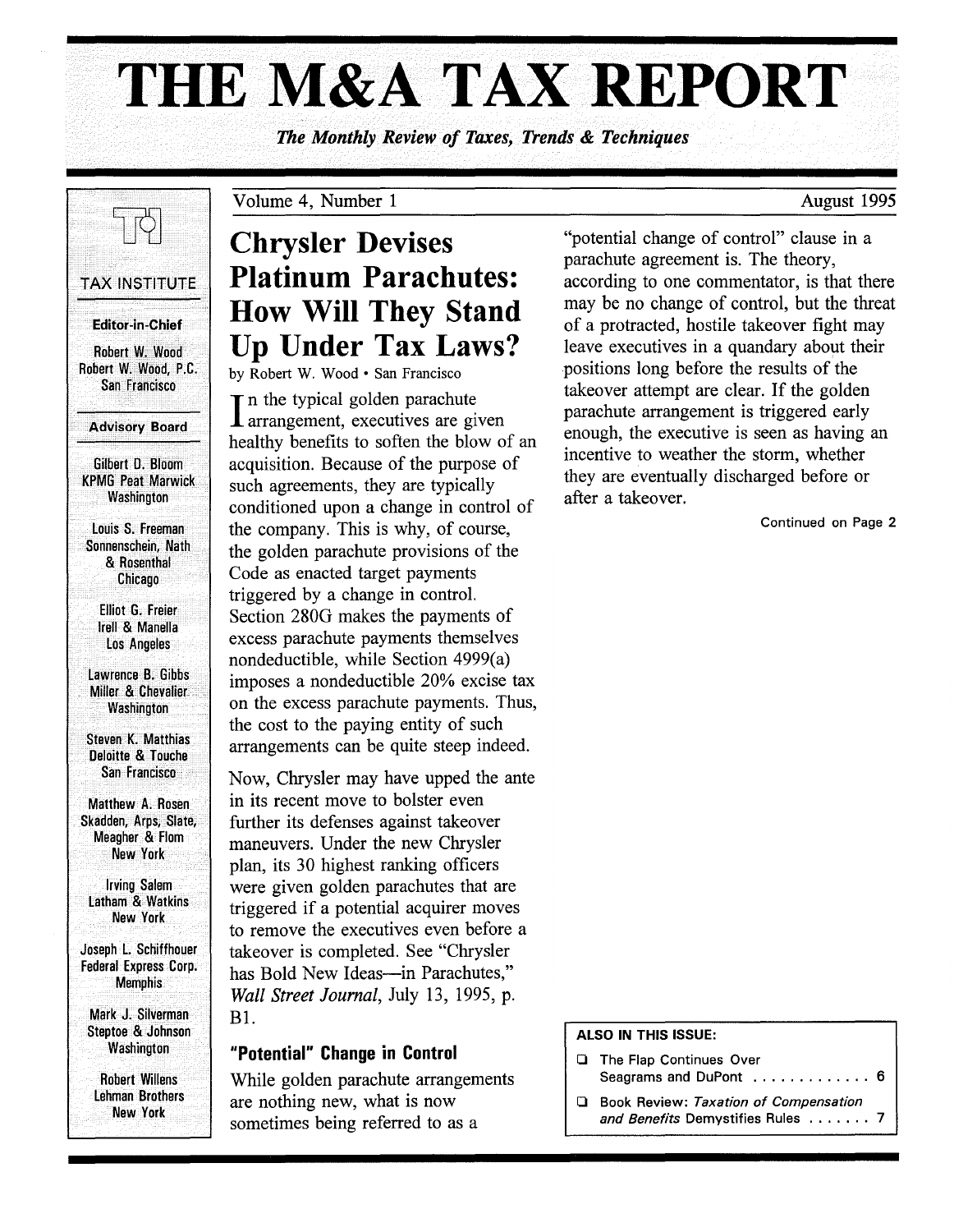**CHRYSLER PARACHUTES** Continued from Page 1 Of course, investors and professionals alike are likely to see these provisions as increasing substantially the costs of a takeover attempt-whether or not it is ultimately successful. Such an arrangement may also effectively dampen attempts in a takeover setting to convince the board to dump executives before a takeover is completed.

In a typical "potential change of control" clause, there are still conditions that must be met for the executive to reap the benefits of the parachute agreement. In the Chrysler plan, an executive must remain employed by the company during the period referred to as the "potential change of control" period, plus for a minimum of two months after the change of control. The Chrysler plan defines a "potential change of control" to include tender offers for a minimum of 20% of the shares outstanding, as well as outside solicitation of proxies for the selection of directors.

The Chrysler plan is certainly not the only one of these arrangements that is now in existence. At least ten major U.S. companies now have these potential change of control clauses. According to Judith Fischer, publisher of *Executive Compensation Reports,* they include: Inland Steel Industries, Inc., Maytag Corp. and Upjohn Co., among others. Some plans trigger the parachute payment as long as there is a potential change of control and the executive is fired. Others, like the Chrysler plan, require tenure through the actual change in control. See "Chrysler has Bold New Idea-in Parachutes," *Wall Street Journal,* July 13, 1995, p. B1. The latter would seem on their face to be somewhat less effective from an executive's viewpoint, but presumably less objectionable from an investor's stance.

The M&A Tax Report is published monthly by Tax Institute, P.O. Box 192026, San Francisco, CA 94119, TeI.415-566-5111 or 1-800-852-5515, Fax 415-566- 7310. Copyright' @ 1995 by Tax Institute. All rights reserved. No part of this newsletter may be reproduced in any form by microfilm, xerography, or otherwise, or incorporated into any information retrieval system, without the written permission of the copyright owner. Reprints of current and past articles are available. Inquiries regarding reprints and permissions should be addressed to Reprint Editor, Tax Institute, P.O. Box 192026, San Francisco, CA 94119. This publication is designed to provide accurate and authoritative information in regard to the subject matter covered. It is sold with the understanding that neither the publisher nor the authors are engaged in rendering financial, legal, accounting, tax, or other professional service. If financial, legal, accounting, tax, or other expert assistance is required, the services of a competent professional should be sought. Subscription price; USA, U.S. possessions and Canada-\$275 annually; elsewhere-\$325 annually, Direct editorial and subscription inquiries to Tax Institute, P.O. Box 192026, San Francisco, CA 941.19.

### **Savings Clauses**

The triggering event, of course, says little about the amount of the parachute payment, or in other words, whether the parachute is gold, platinum or base metal. Chrysler's arrangement is not atypical, with the top few officers slated to receive parachute payments equal to three times their current base salaries, as well as three times the average of their annual bonuses for the past three years. Most of the other Chrysler executives would get twice their average salaries and bonuses, rather than three times.

These amounts, not surprisingly, are geared to the tax rules that seem now to be relatively well understood. The excise tax of Section 4999(a) is only imposed on "excess" parachute payments. A payment is considered "excess" if: (1) it is made to a "disqualified individual," generally an easy requirement to meet; (2) the payment is contingent on a change in control or ownership of the corporation; and (3) the present value of the payment is at least three times the individual's "base amount." The base amount is essentially annualized compensation for a five-year period ending before the date of change of controL

It has become relatively common for golden parachute arrangements to include a savings clause to specify that the company will have no liability to pay an "excess" parachute payment that would incur the wrath of the nondeductible excise tax. A savings clause can be a good idea, since an excess parachute payment incurs a double whammy: nondeductibility for the excess parachute payment under Section 280G, plus the 20% excise tax (which is *also* nondeductible) under Section 4999(a).

All the fuss over precisely what clauses are put in a golden parachute agreement itself raises some timing issues. Section 280G (which defines excess parachute payments) states that an agreement that is entered into within one year before a change in control, or a substantial amendment to an existing agreement made within one year of the change, will be presumed to be contingent on a change in control unless the contrary is established by clear and convincing evidence. IRC  $$280G(b)(2)(C)$ . Of course, most energy seems to be focused on making Continued on Page 3